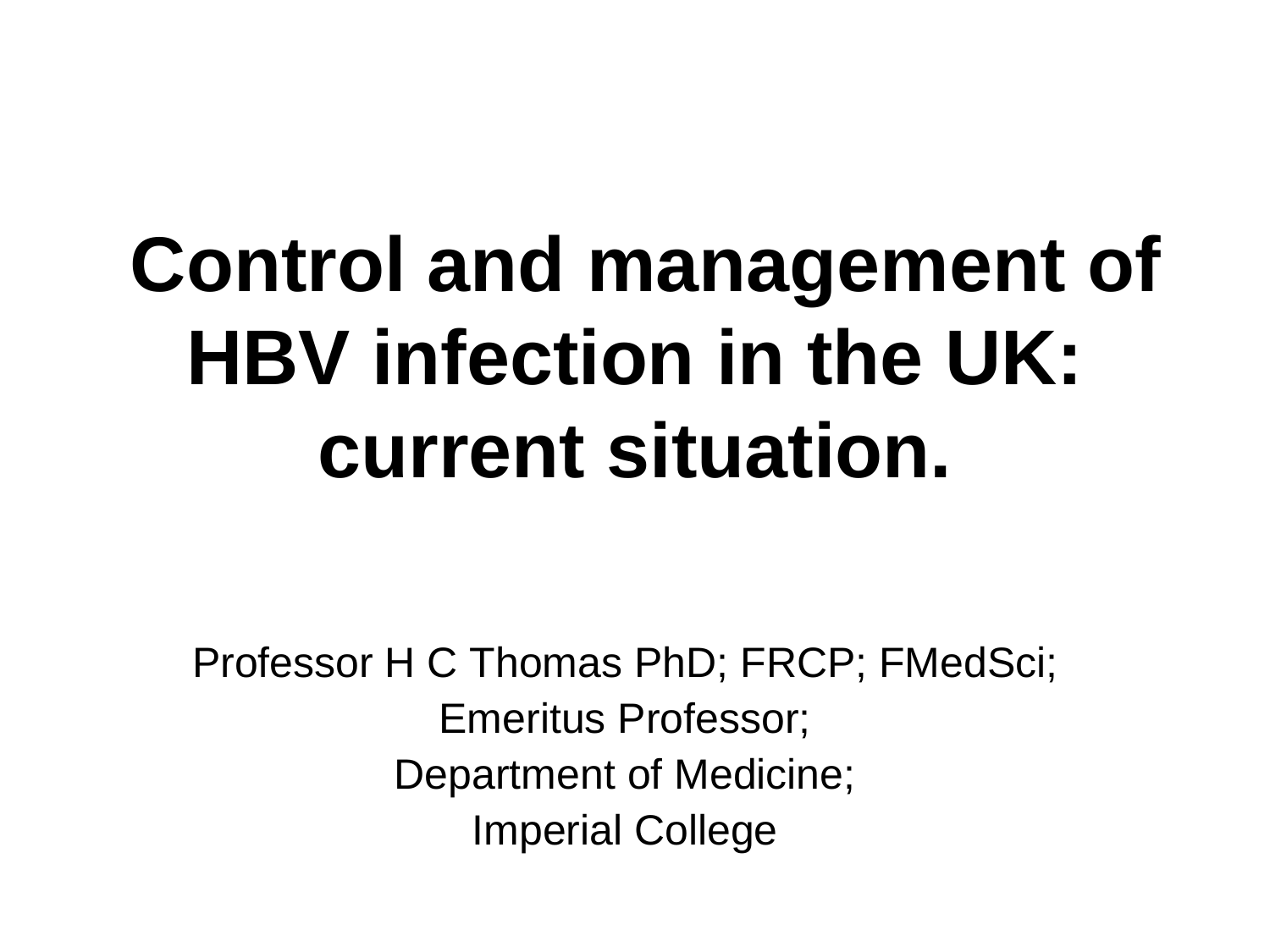The conclusions indicated here are my personal opinion and not necessarily those of my institution or the DH.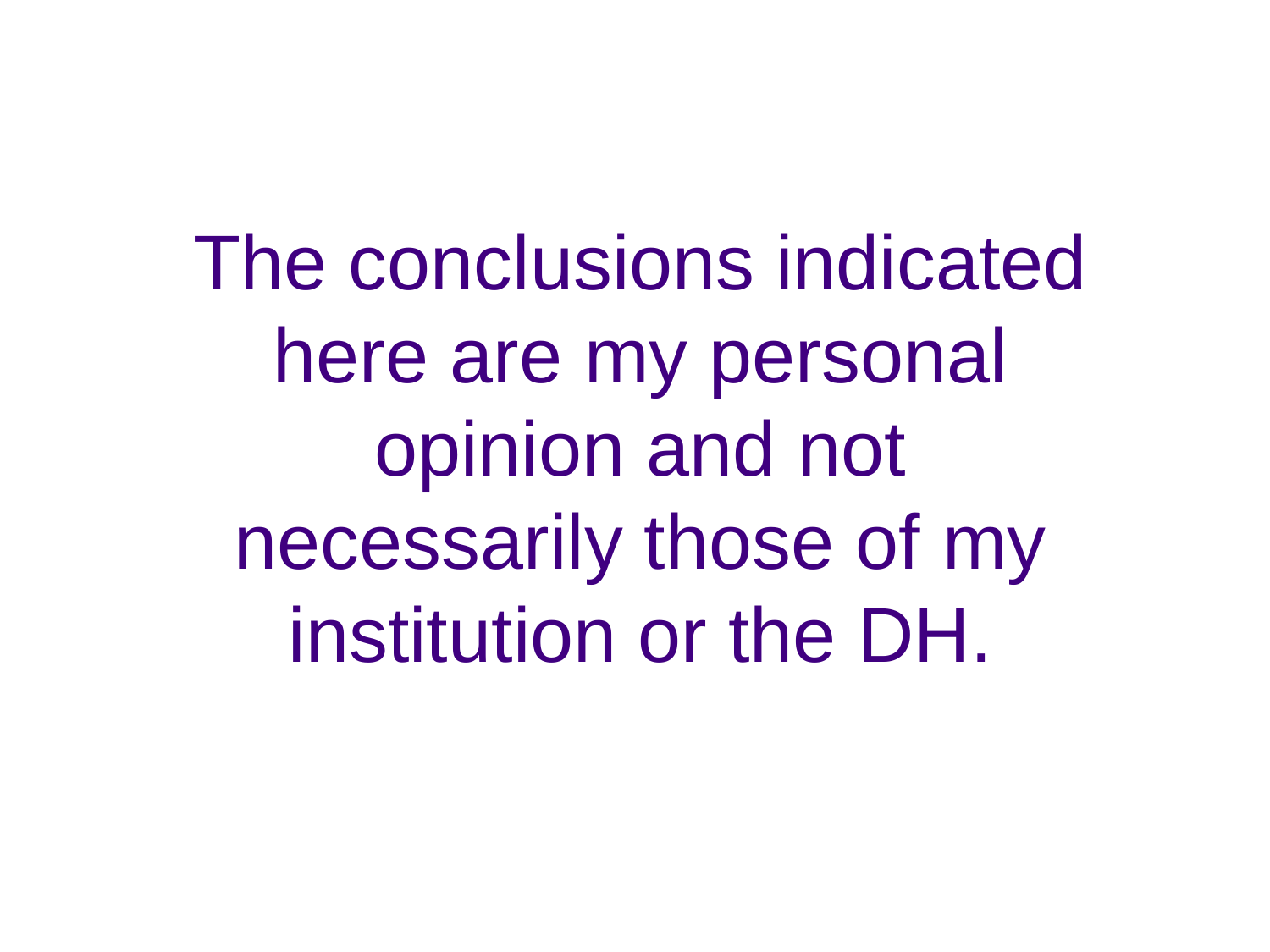## **General Issues.**

### **Topics:**

- **- Control of HAV:** Green Book chapter 17;
- **Control of HBV** (NICE Public Health: CHB and CHC case identification 2012;
- NICE Clinical Guideline on Rx CHB 2013)
- **Control and Rx of CHC:** HCV Action Plan published 2006 (HPA yearly reports); NICE Guidelines on Rx in preparation).
- **Note**: Health care in UK is devolved to individual countries: England, Scotland, Wales & Northern Island are separate.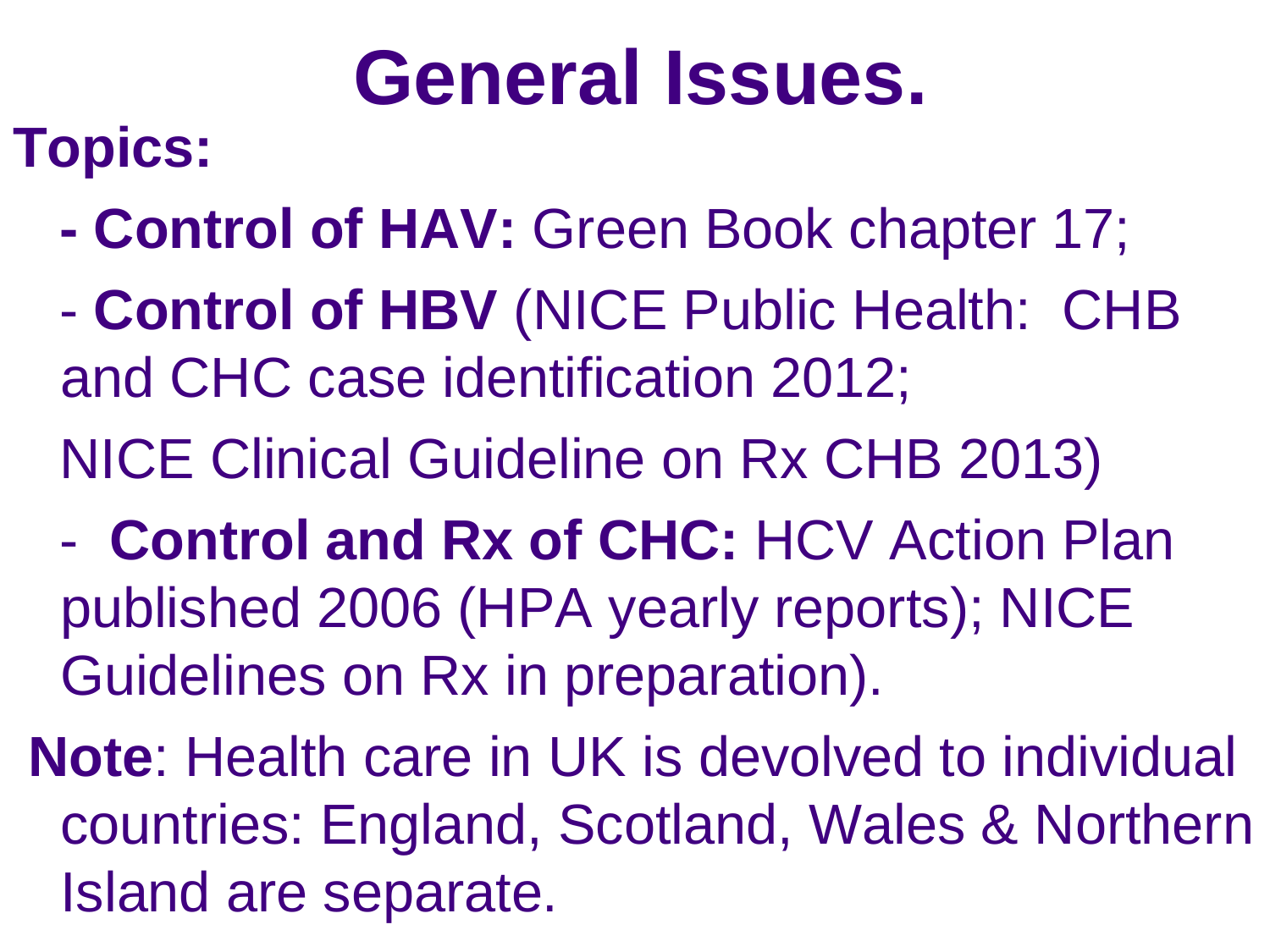## **Policy background & strategic contex**

| <b>New focus on</b><br>quality and the<br><b>birth of NICE Quality</b><br><b>Standards</b>                                                                          | <b>Focus on quality</b><br>retained and a<br>strengthened role for<br><b>NICE Quality Standards</b>                                 | <b>NICE Quality</b><br><b>Standards to underpin the</b><br>new commissioning<br>system |
|---------------------------------------------------------------------------------------------------------------------------------------------------------------------|-------------------------------------------------------------------------------------------------------------------------------------|----------------------------------------------------------------------------------------|
| <b>NHS</b><br><b>East of England</b><br><b>East Midlands</b><br>London<br><b>North East</b><br><b>North West</b><br><b>South East Coast</b><br><b>South Central</b> | <b>Health and Social</b><br>Care Act 2012                                                                                           | <b>NHS</b><br>Developing the<br><b>NHS Commissioning Board</b>                         |
| <b>South West</b><br><b>West Midlands</b><br>Yorkshire and the Humber<br><b>High Quality Care For All</b><br><b>NHS Next Stage Review Final Report</b>              | <b>CHAPTER 7</b><br>Explanatory Notes have been produced to assist in the<br>understanding of this Act and are available separately |                                                                                        |
| <b>DH</b> Department                                                                                                                                                | £44.75                                                                                                                              |                                                                                        |
| <b>High Quality Care</b><br>for All                                                                                                                                 | <b>Health &amp; Social Care</b><br><b>Act 2012</b>                                                                                  | <b>Developing NHS</b><br><b>England.</b>                                               |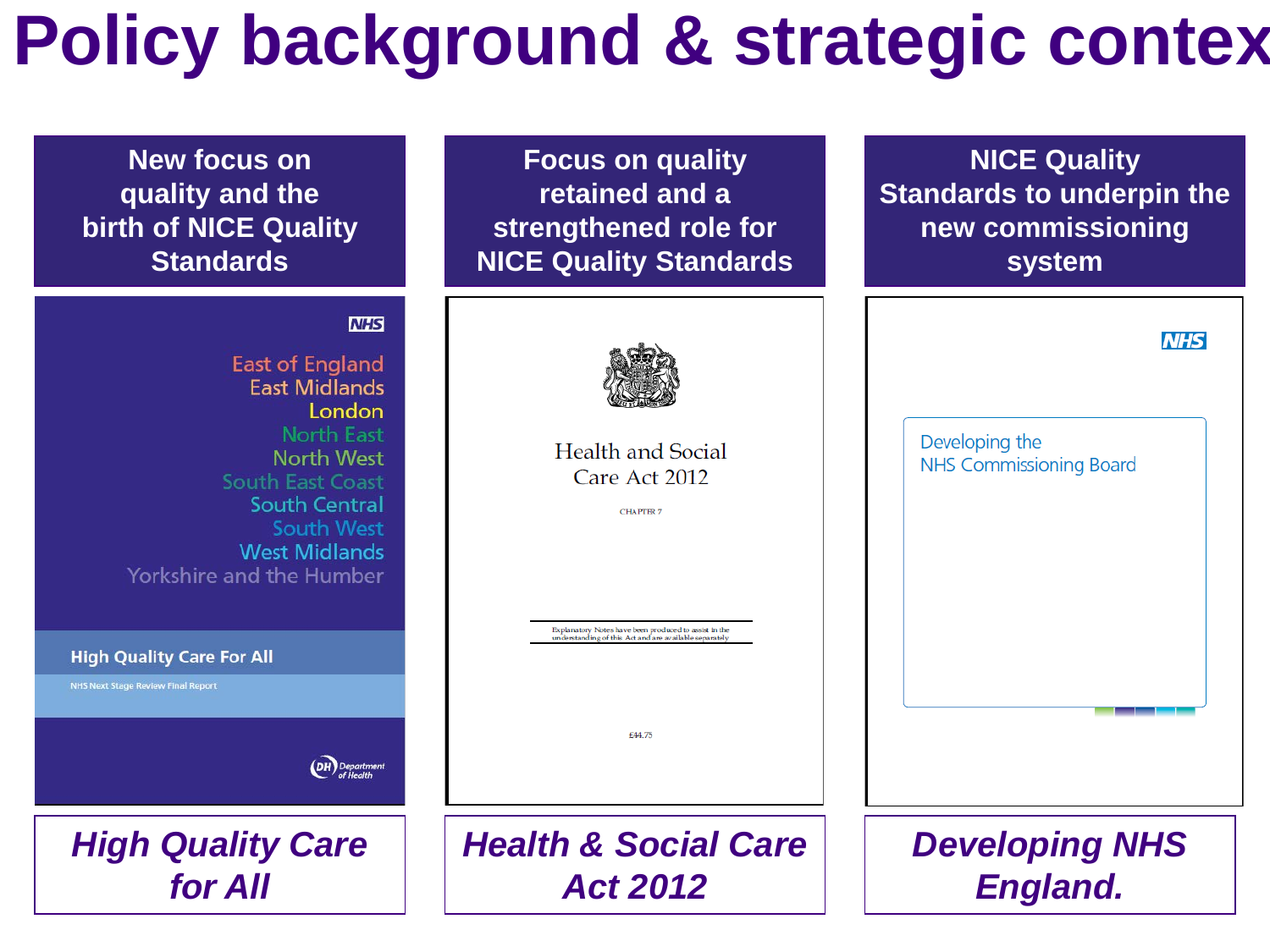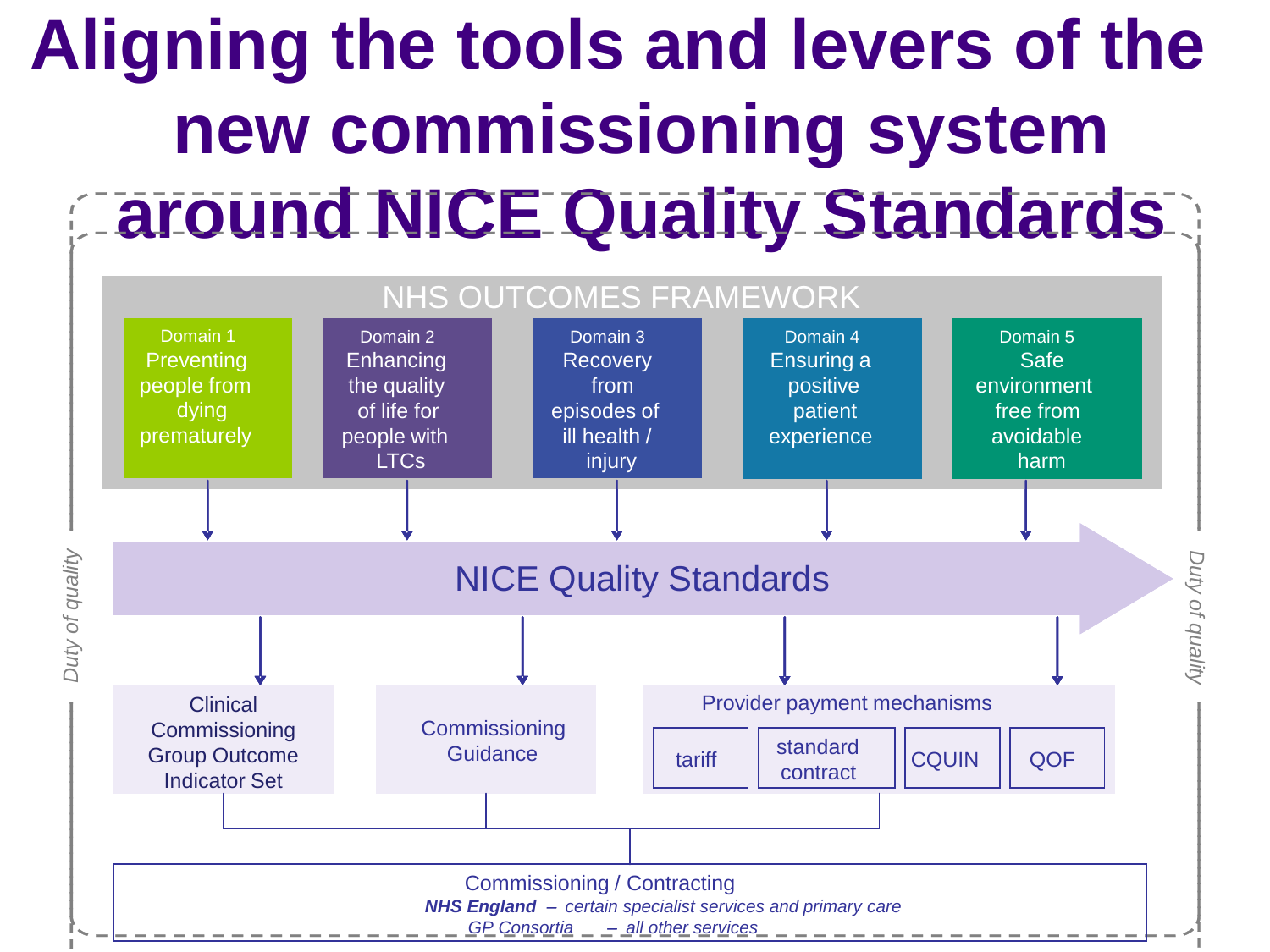#### **NICE Quality Standards- acting as the bridge between the processes of care and the outcomes of care**

#### Domain 1: Preventing people from dying prematurely

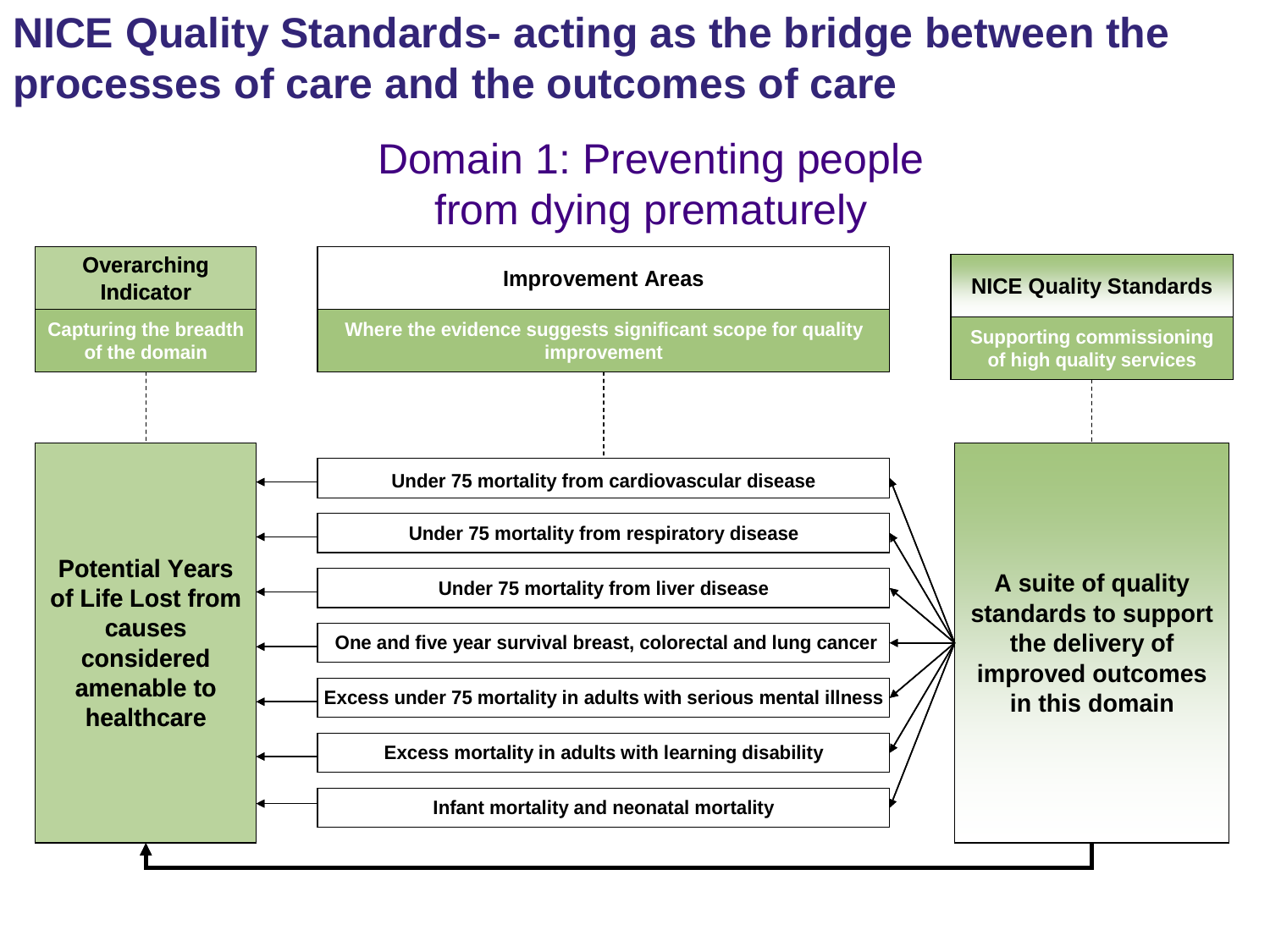# **Control of hepatitis B infection in UK.**

Approaches:

- protect the population at risk of infection from the reservoir by vaccination .
- identify and remove the reservoir of infection by treating the existing chronically infected patients;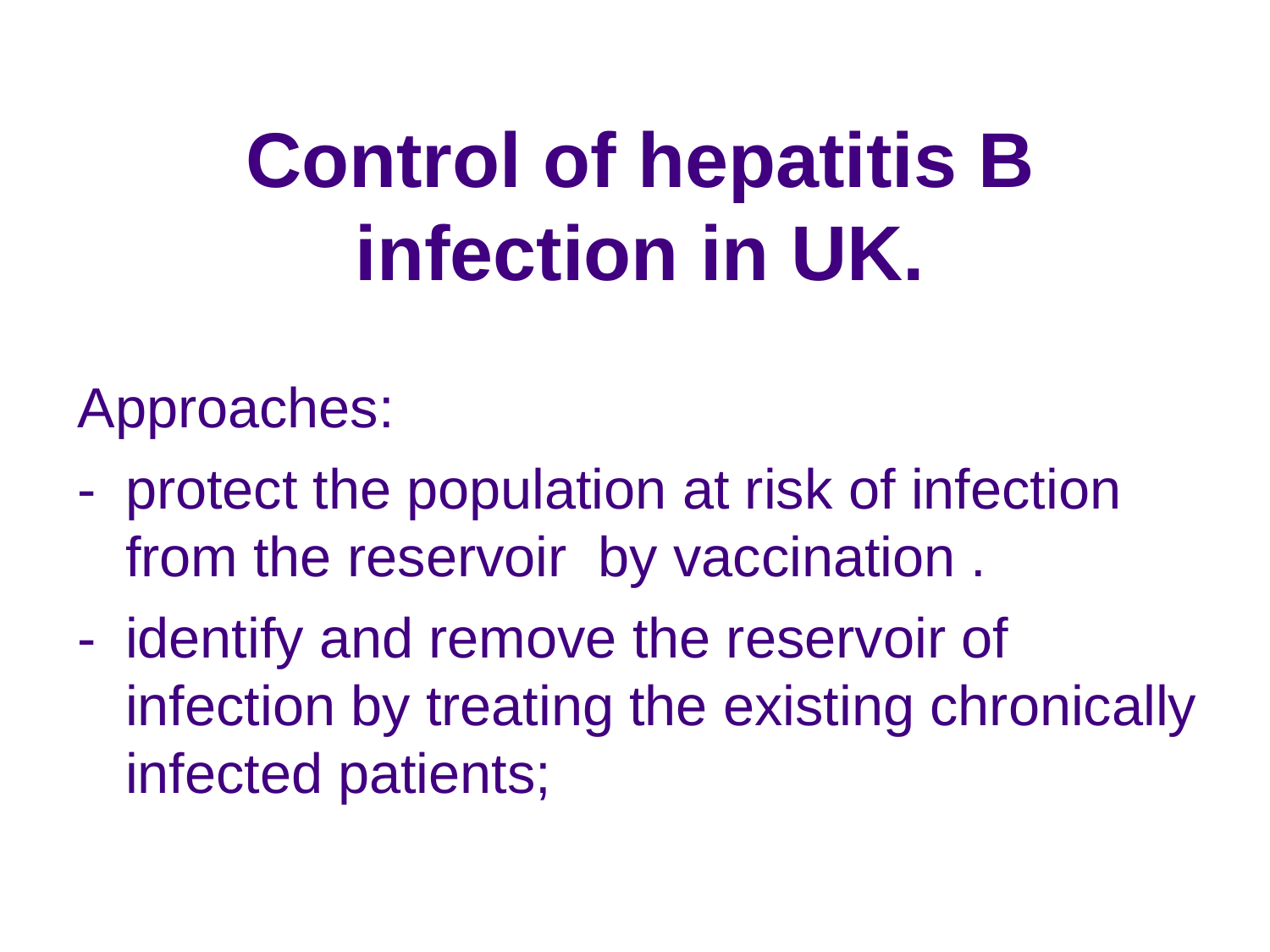# **Control of hepatitis B infection in UK.**

What can we achieve by:

- vaccination of the general population and by:
- Identifying and treating the chronically infected patients.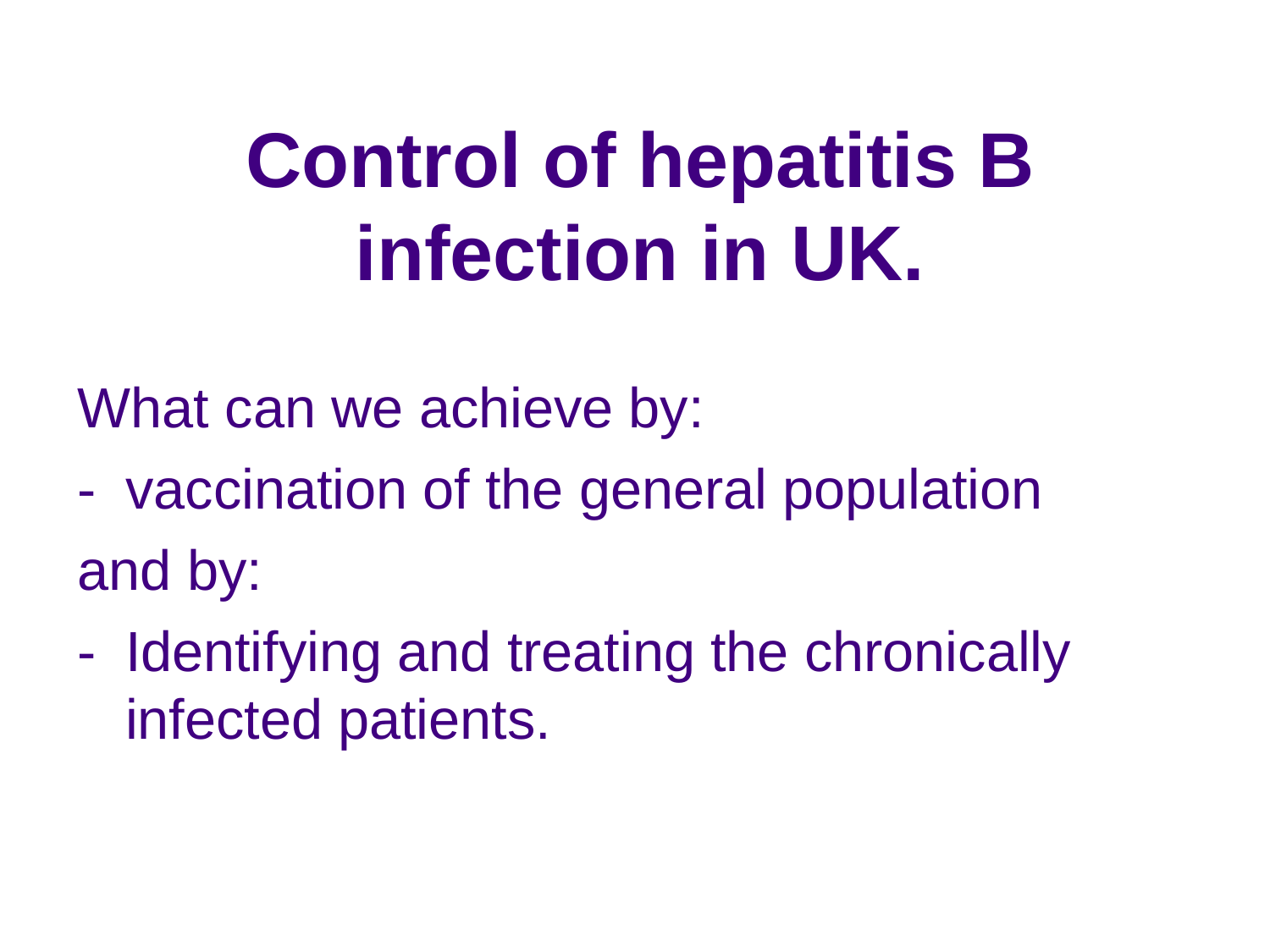**Advantages of Vaccination and Case Identification Approaches.**

### • **Vaccination:**

- prevents acute and stops progression to chronic infection.
- -no effect on established chronic infection.
- **CHB case identification:**
	- allows treatment reducing reservoir.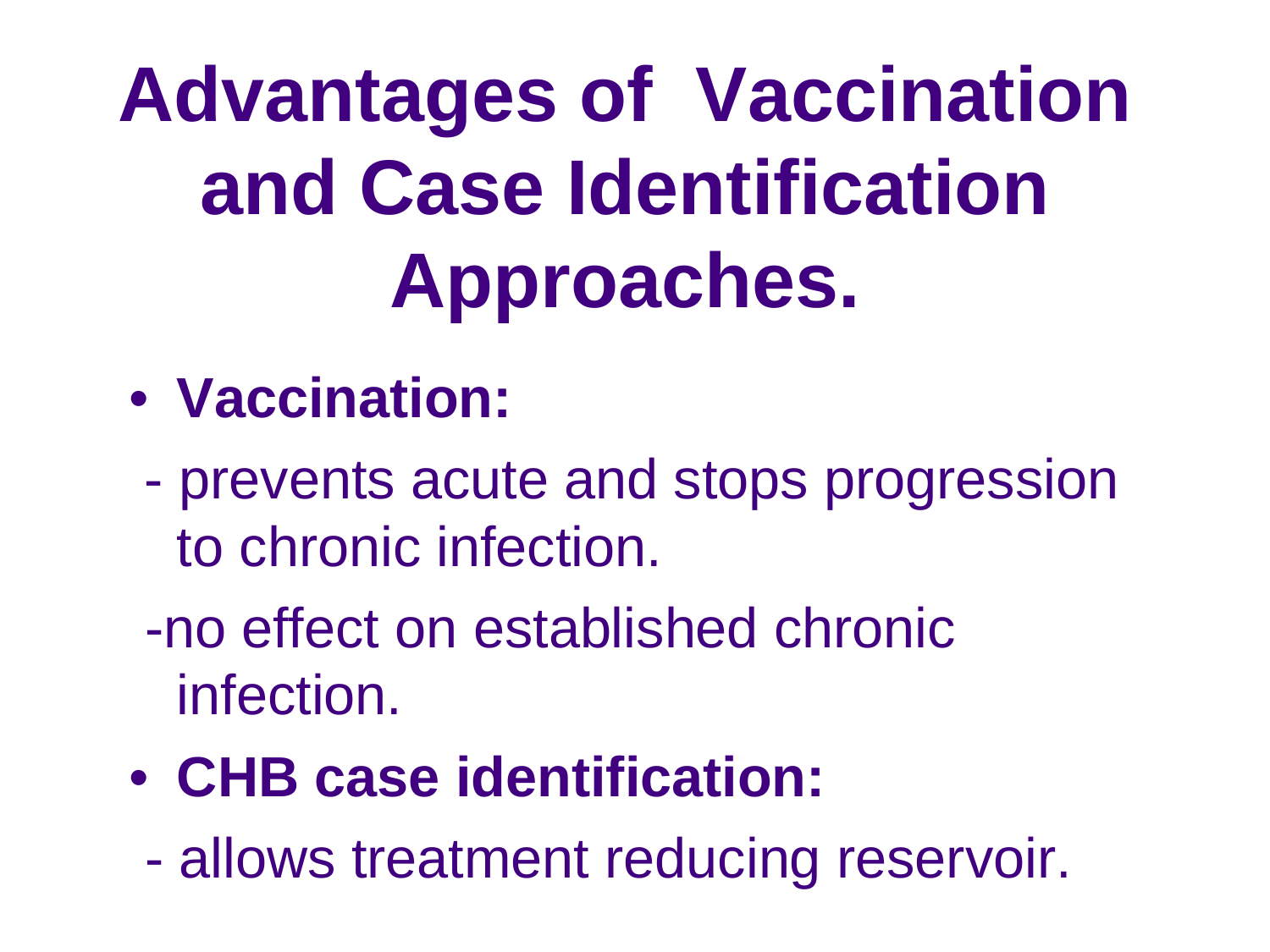**How many cases of CHB arise from acute infection acquired in UK and how many cases are 'imported' as CHB? (HPA data)**

- *acute hepatitis B in indigenous population,* acquired in UK or abroad, progressing to CHB - 269 cases p.a from 1996-2000

- 65 cases p.a. from 2002-2008 ;

- *chronic hepatitis B in 'incoming groups'* from high prevalence areas of the world - 6571 cases p.a from 1996 -2000. (S.Hahne et al 2004; LJ.Brant et al 2012)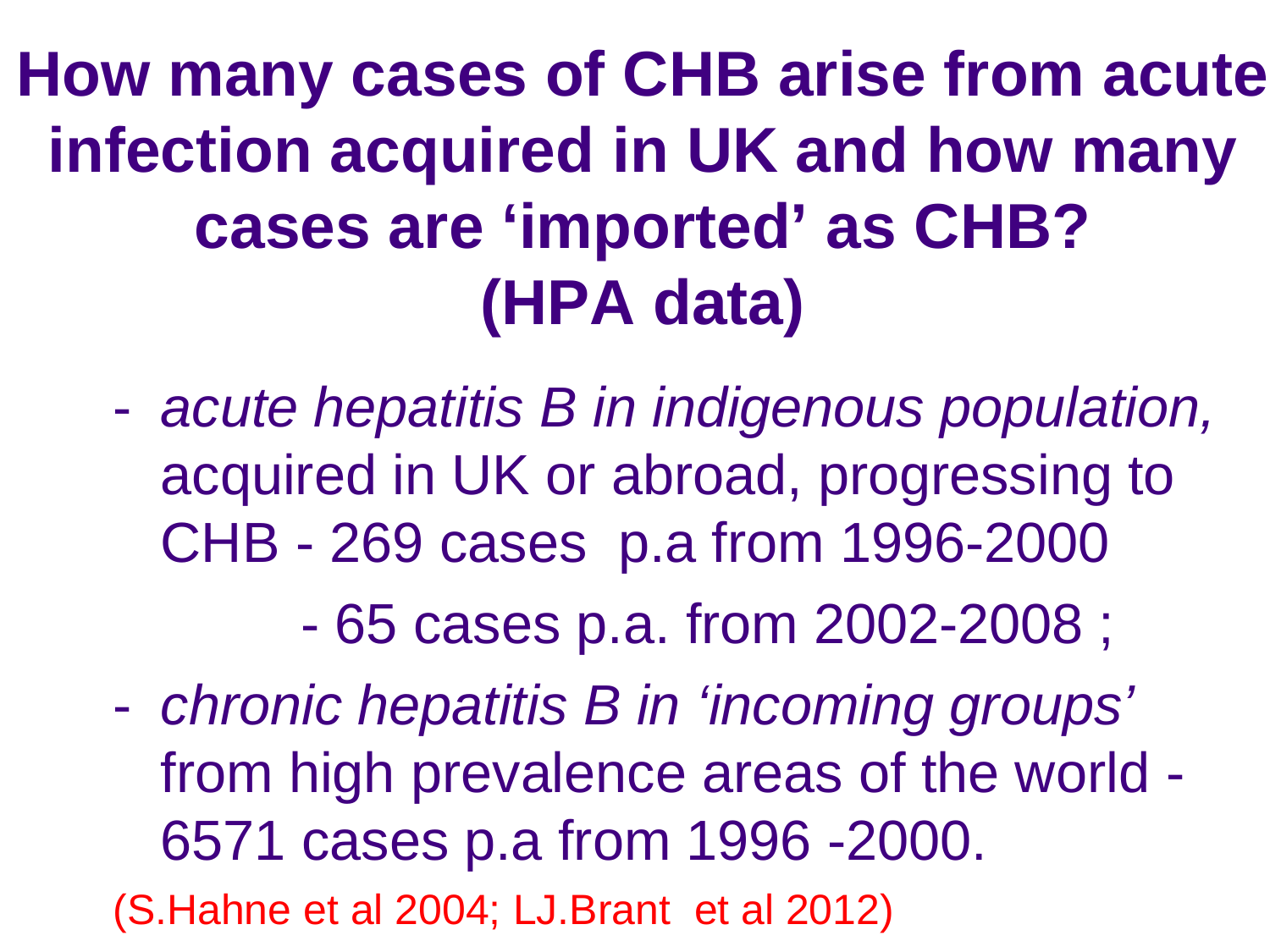## **Epidemiological data on HBV infection (HPA): implications for control.**

 *Acute hepatitis B in indigenous population, progressing to CHB* can be controlled by vaccination - cases preventable 269 (1996- 2000) to 65 (2002-2008) p.a;

 *Chronic hepatitis B in 'incoming groups'* from high prevalence areas of the world can be controlled by testing and treating 'in comers' but not by UK vaccination - 6571 p.a.

(S.Hahne et al 2004; LJ.Brant et al 2012)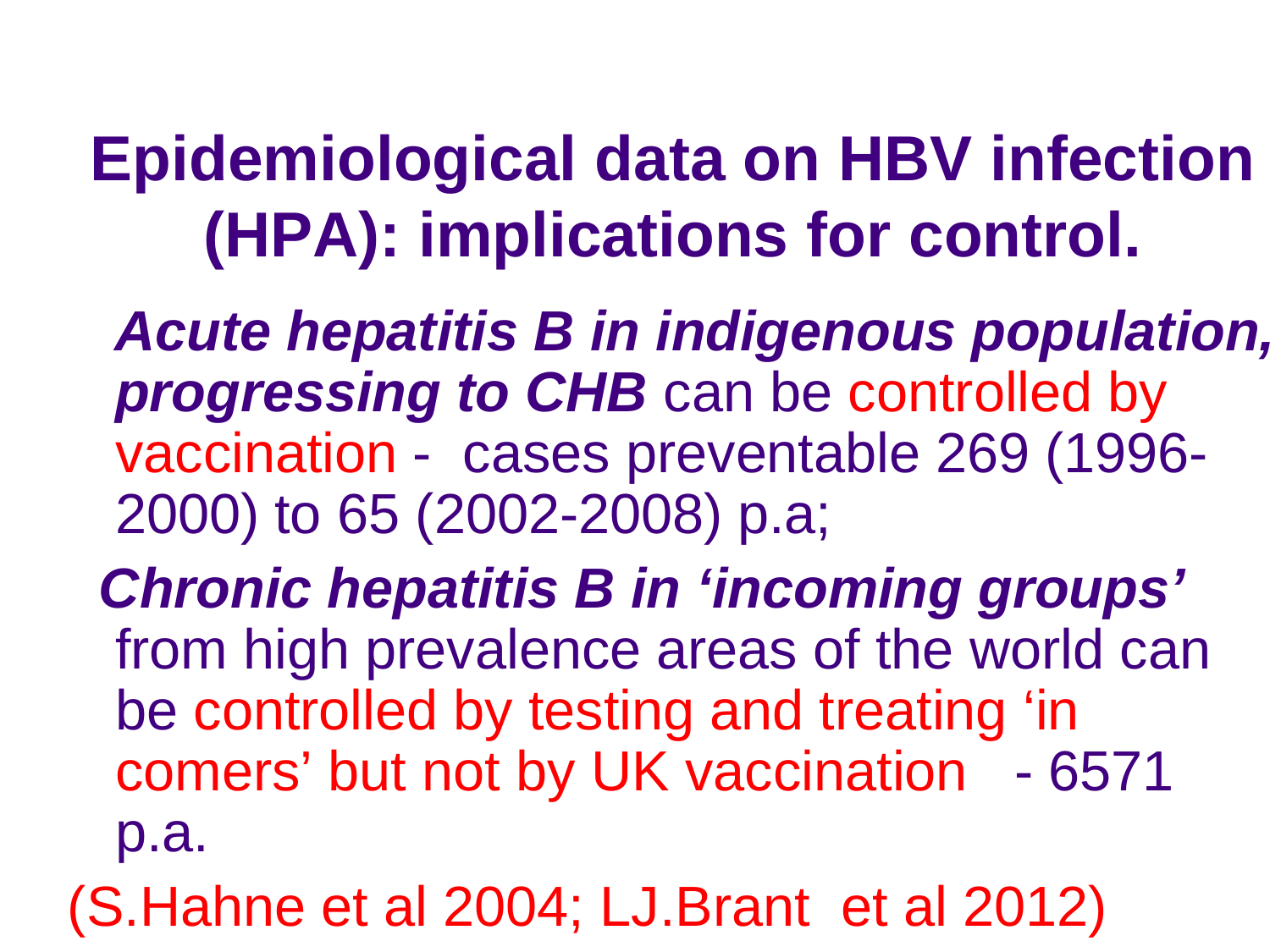# **Control of hepatitis B in General Population.**

#### **Conclusions:**

- **should include CHB case identification and treatment, where indicated;**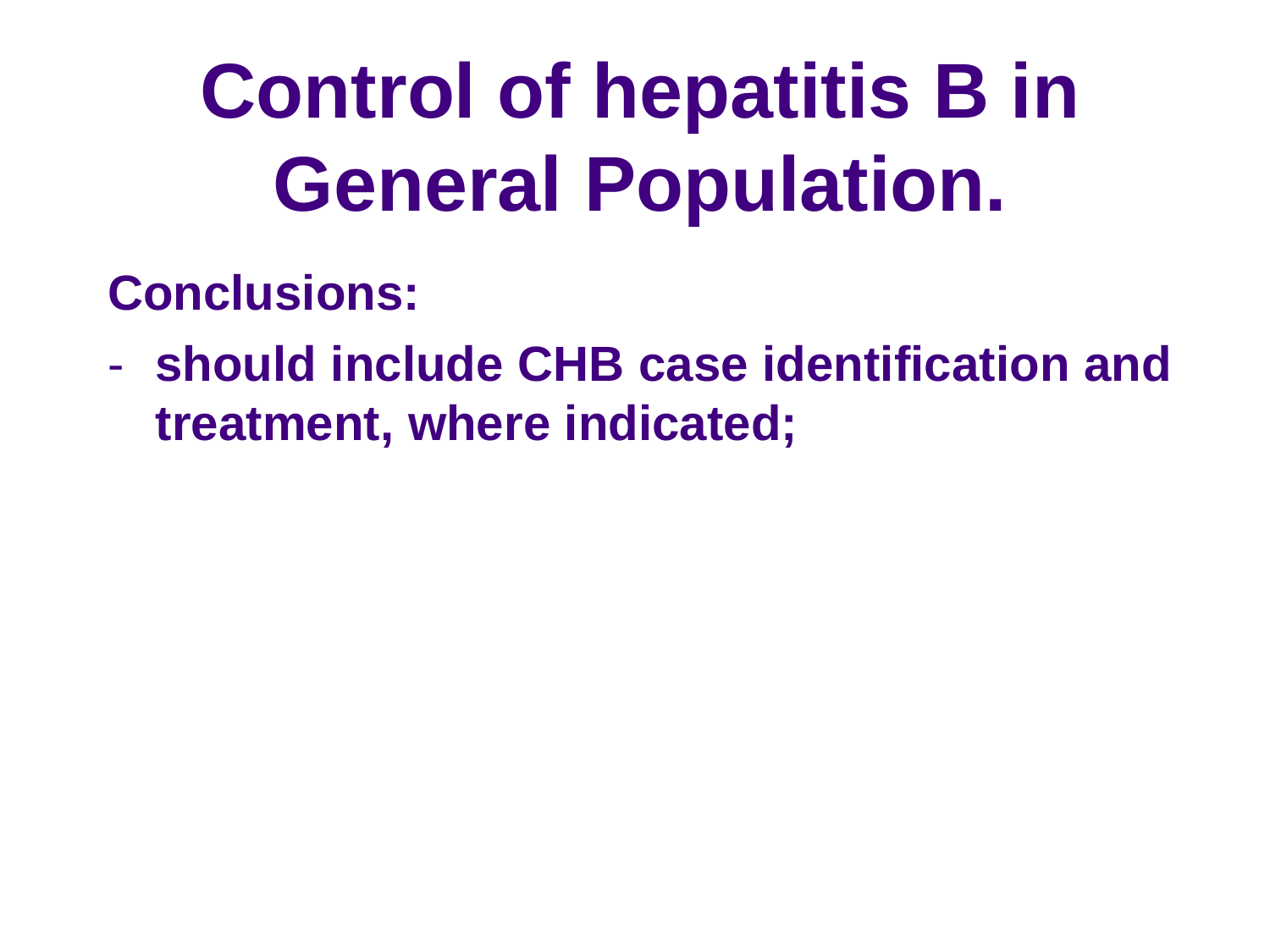**NICE Public Health Recommendations on CHB case identification 2012**

- screening general population is **not** cost effective;
- screen high risk populations including first generation migrants from high prevalence (>2% ) countries.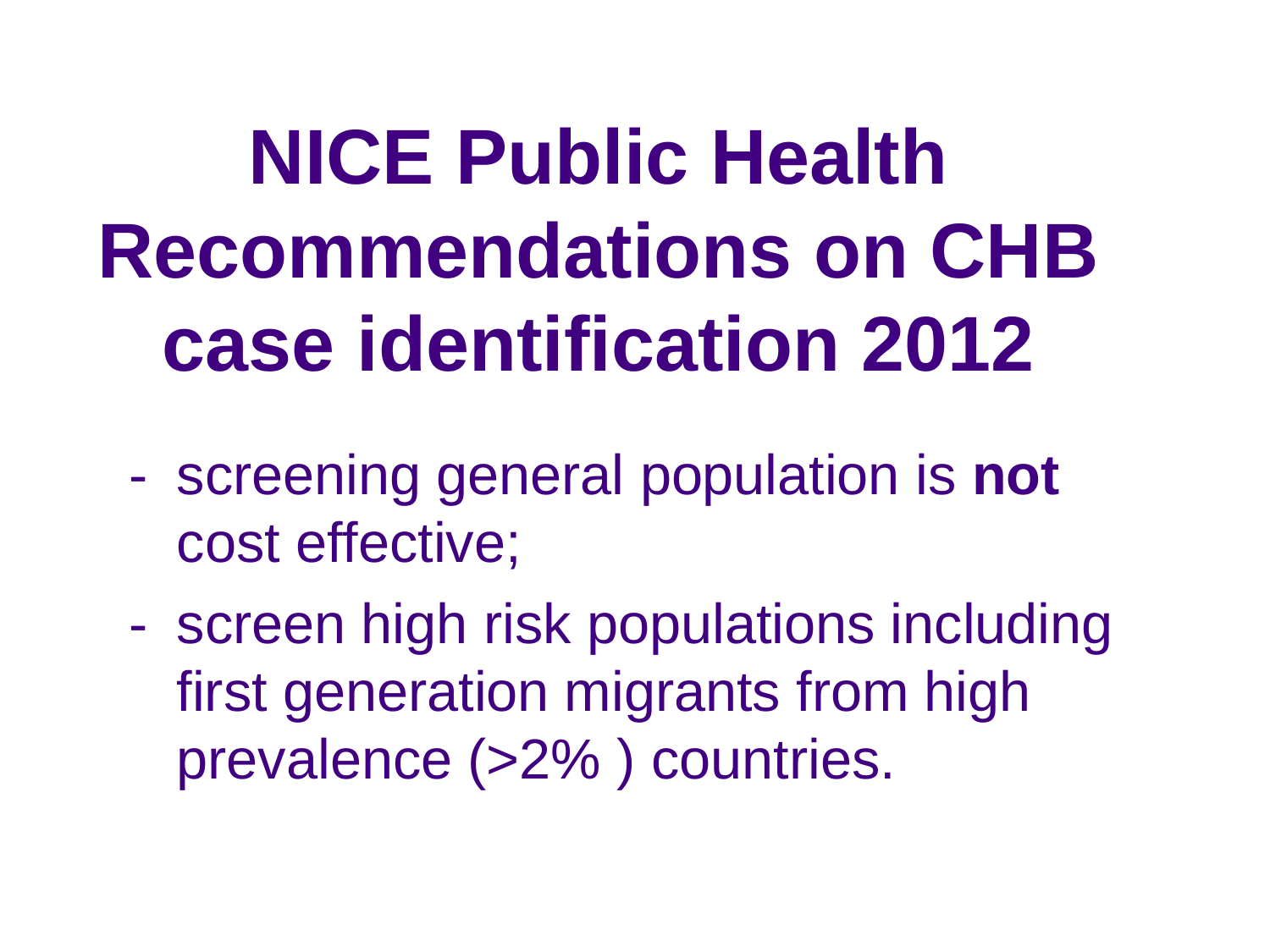# **Treatment of chronic Hepatitis B NICE Clinical Guideline 2013.**

Treat those with persistent viraemia >105 genomes/ml, abnormal ALT and evidence of progressive fibrosis.

*HBe Ag +ve* should have trial of PEG-IFN for 6 months and non-responders then maintained on long term viral suppressive therapy with nucleoside analogues (tenofovir or entecavir).

*HBe Ag -ve* should have trial of PEG-IFN for 6 months and non-responders then maintained on long term viral suppressive therapy with nucleoside analogues(entecavir or tenofovir).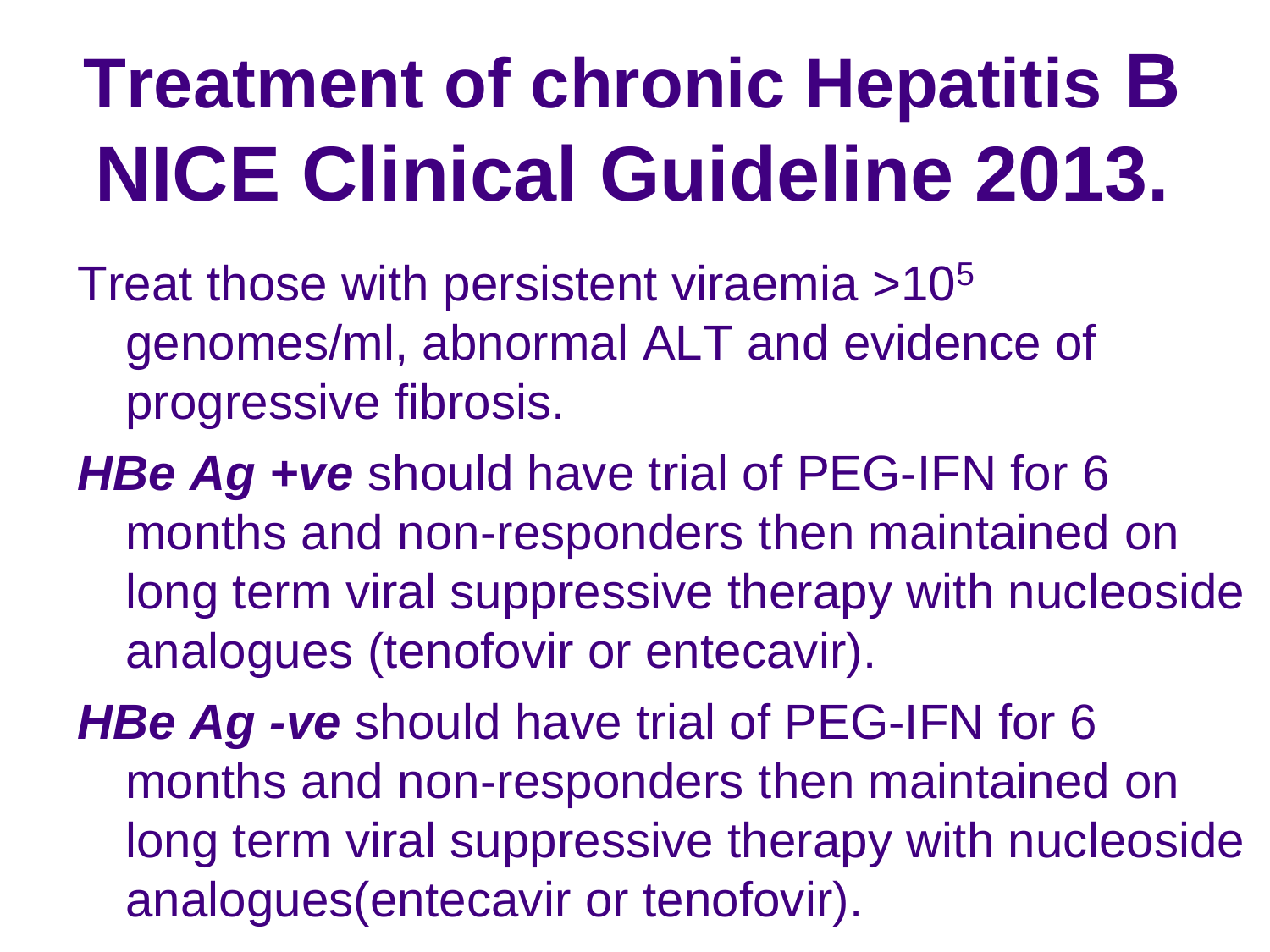## **Treatment with anti-virals prolongs survival.**

- Liaw et al 2004: N Engl J Med. 2004 Oct 7;351(15):1521-31
	- Continuous treatment with lamivudine (now use tenofovir or entecavir) delays clinical progression in patients with chronic hepatitis B and advanced fibrosis or cirrhosis by significantly reducing the incidence of hepatic decompensation and the risk of hepatocellular carcinoma.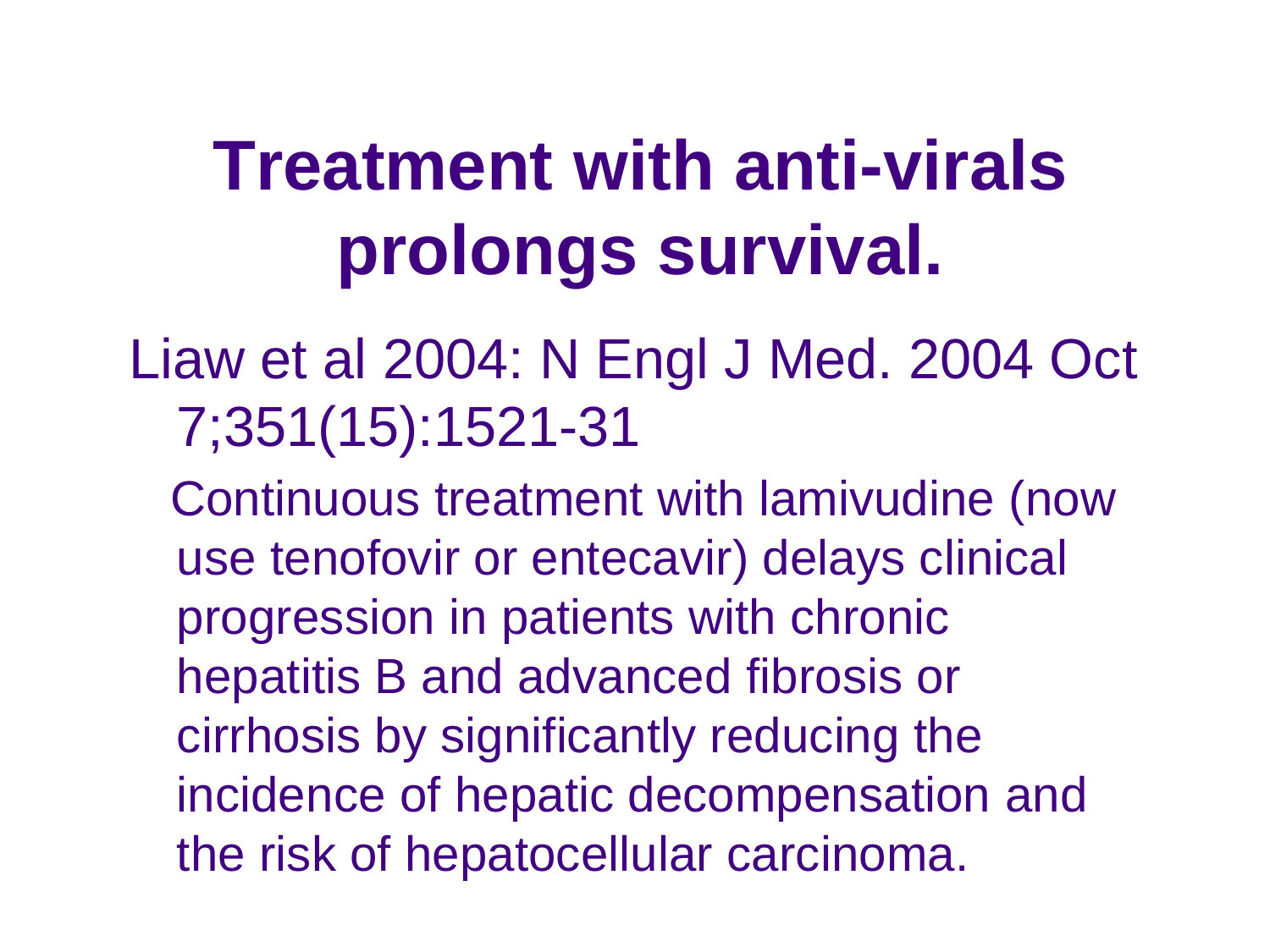## Benefits to population of treating CHB cases.

#### **Reduced infectivity:**

- Treatment reduces HBV titre by >5 logs;
- Majority of treated CHB have viral levels  $< 10^{4.}$
- Patients with viraemia  $< 10^{4.5}$  are non-<br>infectious in most circumstances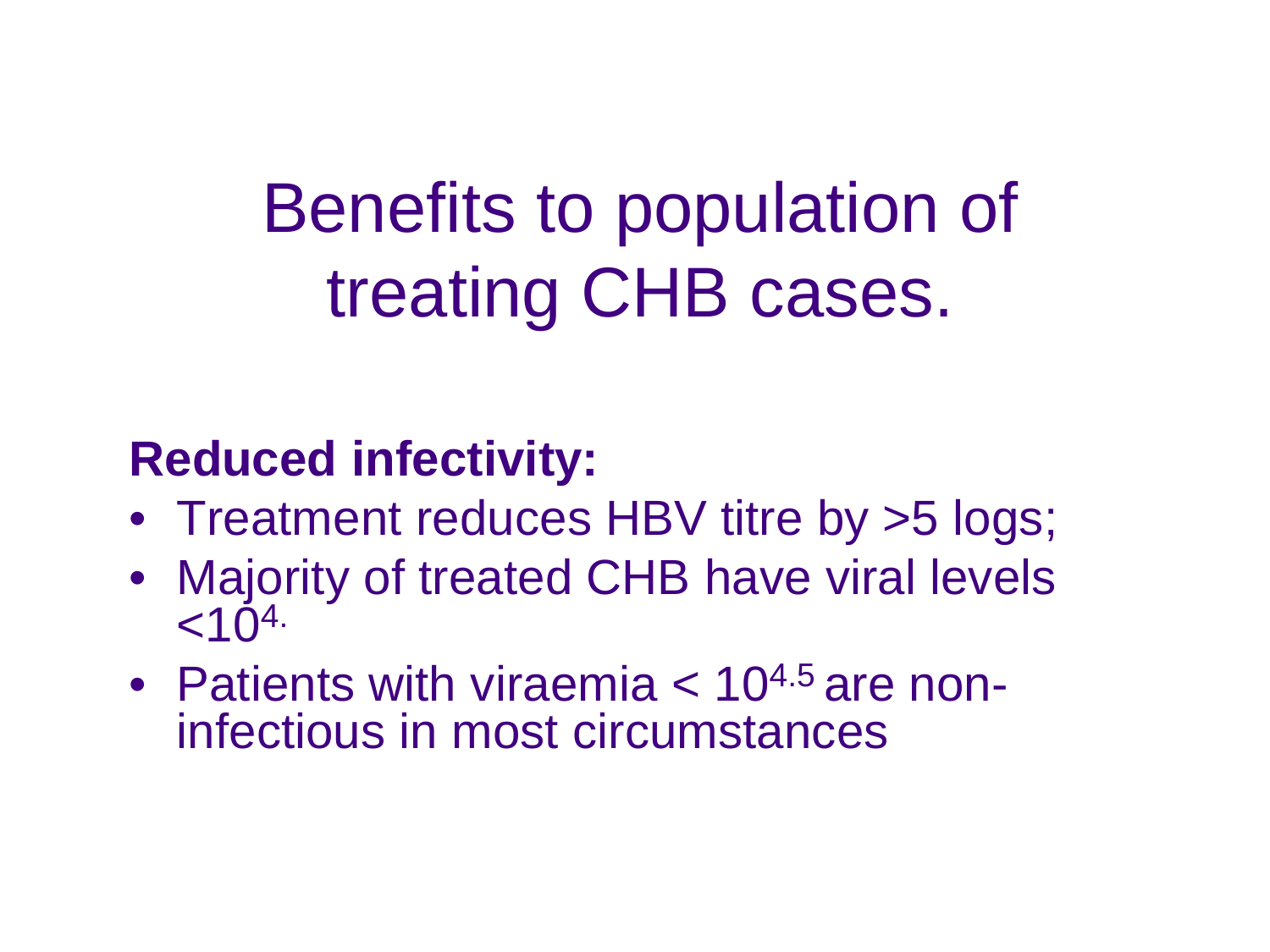# **Control of hepatitis B in General Population.**

- should include identification and treatment, where indicated, of imported cases of CHB;
- **improvement of existing selective vaccination programs in groups at high risk of hepatitis B,**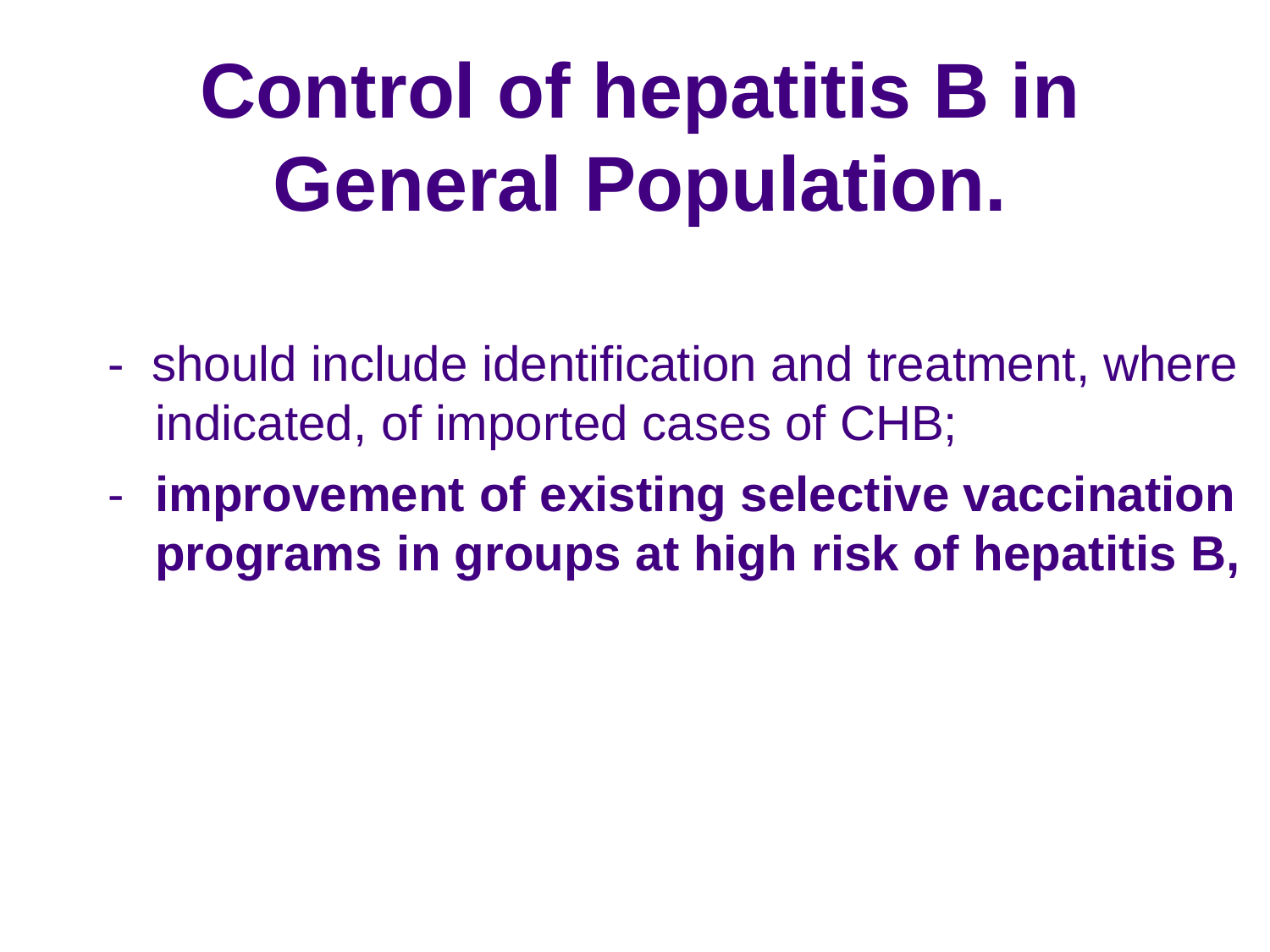Risk Groups Currently Targeted (reviewed in 1997 & 2005).

- Babies born to CHB mothers;
- Parenteral drug users (prison program);
- People with multiple sex partners (STD program);
- Close family contacts of CHB cases;
- Families adopting CHB children;
- Haemophiliacs and CRF pts;
- Staff of mental sub-normality institutions;
- Travellers to high prevalence areas;
- HCWs (medical and nursing students program)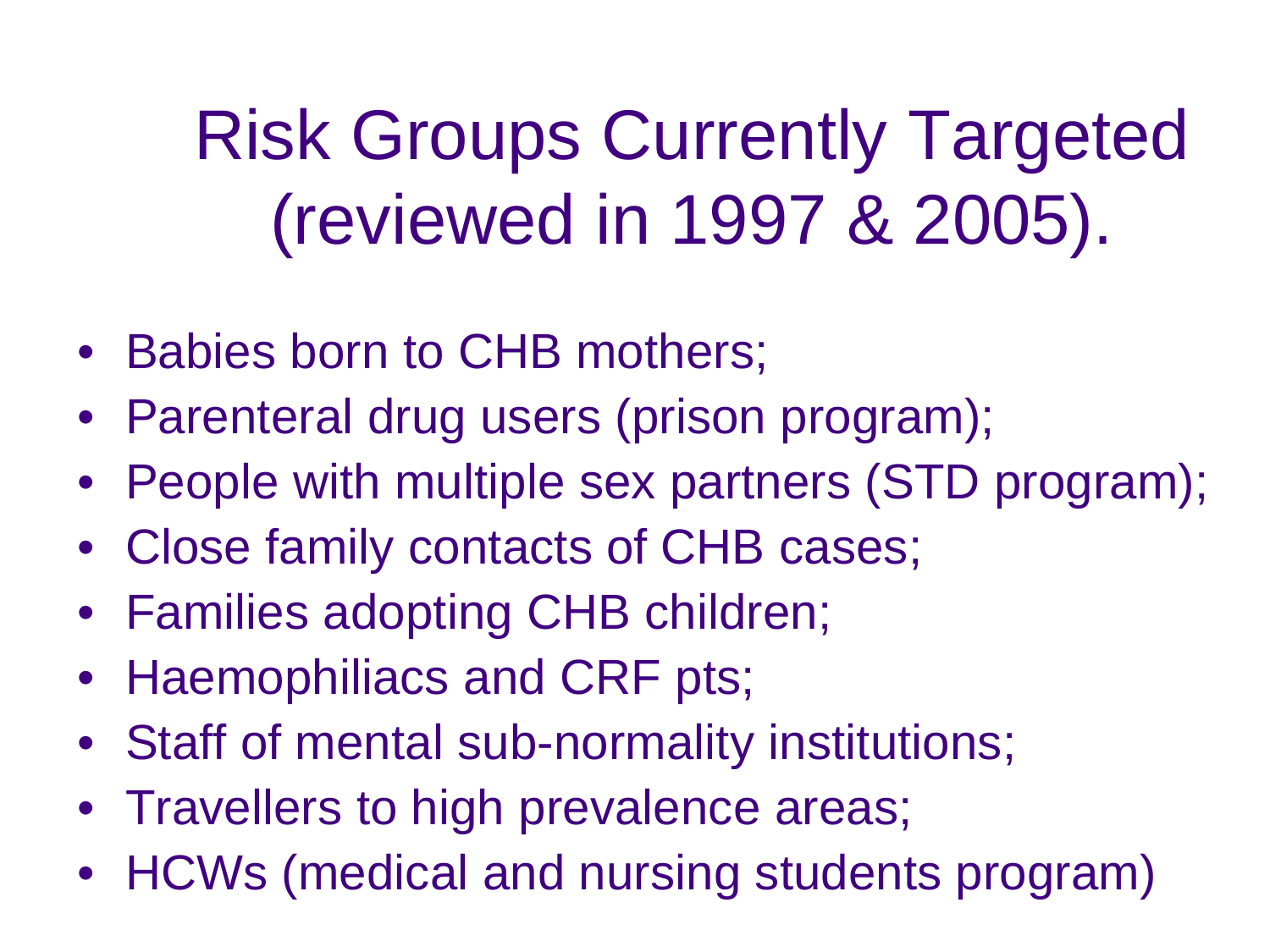## **Control of transmission of hepatitis B in hospitals**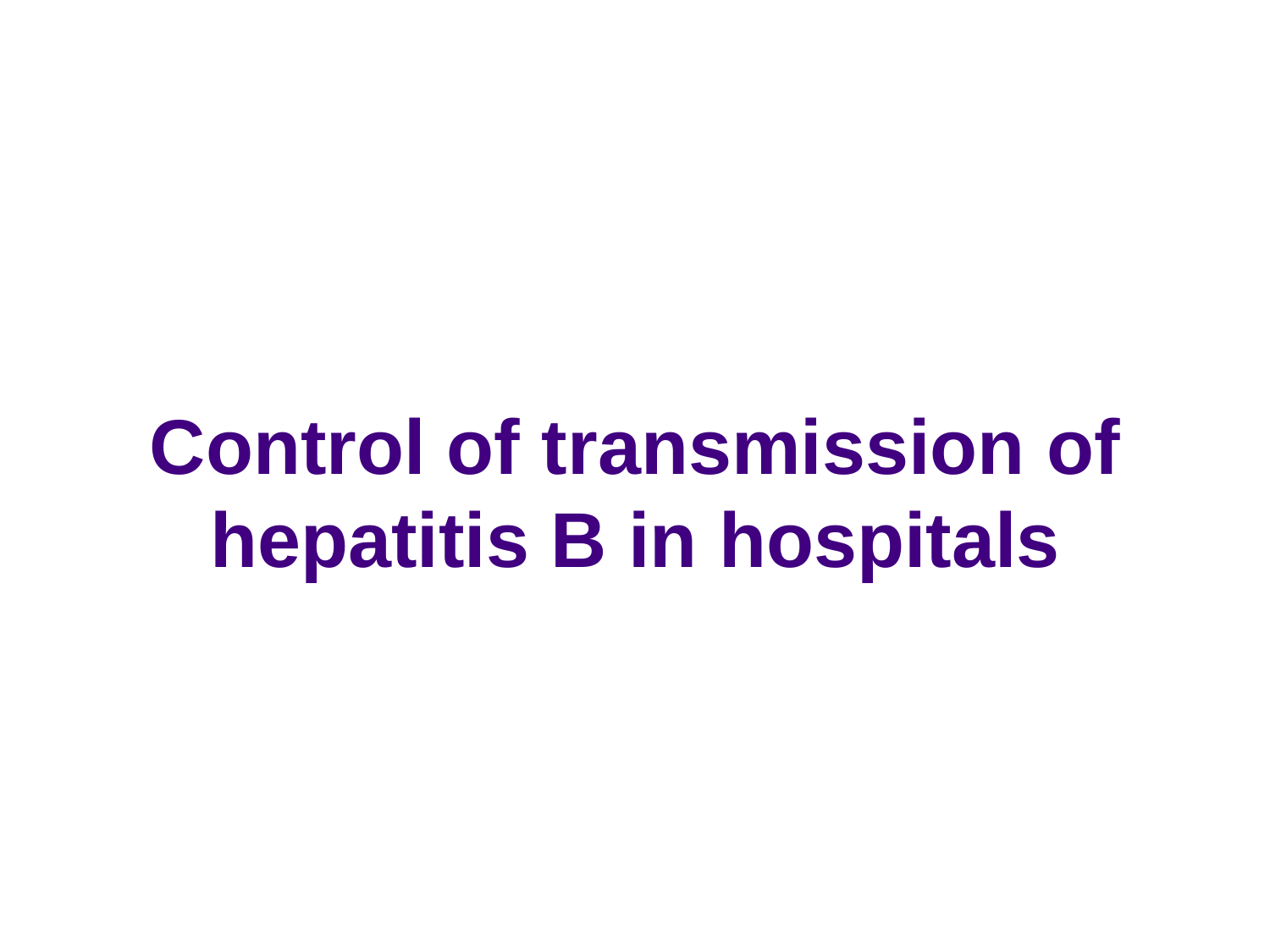## **Control of transmission of hepatitis B in hospitals: patient to health care worker (HCW).**

- All medical students, nurses and new doctors are required to be vaccinated and checked for adequate response
- Non immune given hyperimmune globulin as post-exposure prophylaxis..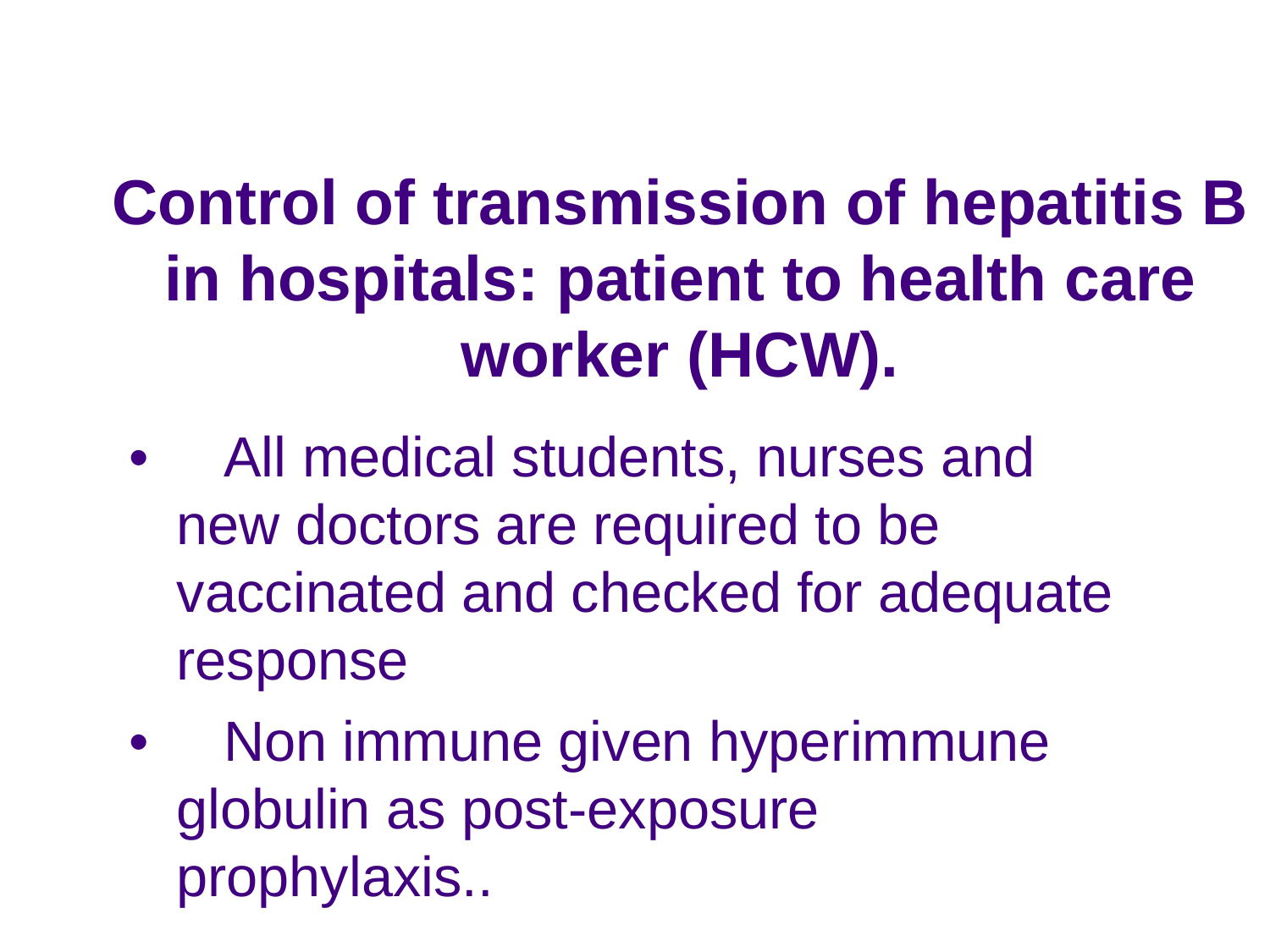### **Control of transmission of hepatitis B in hospitals: health care worker (HCW) to patient:** *All HCWs screened for HBV;*

- HBs Ag positive stopped from going into EPP (exposure prone procedure) using specialties;
- HBs Ag negative vaccinated and checked for adequate response (100iu/ml).

### *Existing HBs Ag positive staff undertaking EPPs:*

- checked for viraemia: if  $> 10<sup>3</sup>$  stopped from doing EPPs or given long term anti-viral Rx.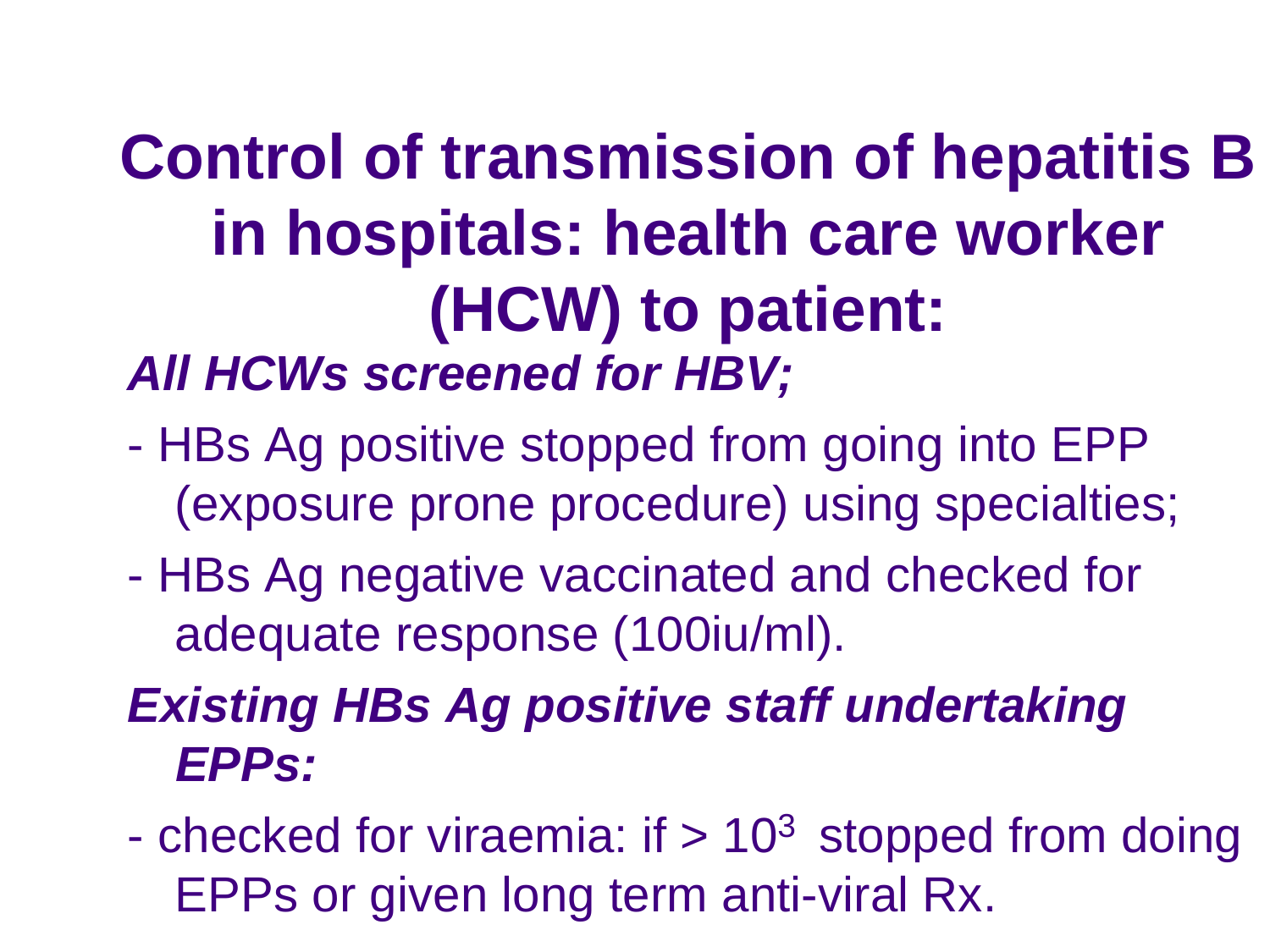### **Is excluding HCW's with viraemia above 103 adequate?**

 Lowest level of viraemia reported to be associated with transmission is 104.5 (N Engl J Med. 1997 Jan 16;336(3):178-84

 No new transmissions reported in UK since this rule was introduced in 1999.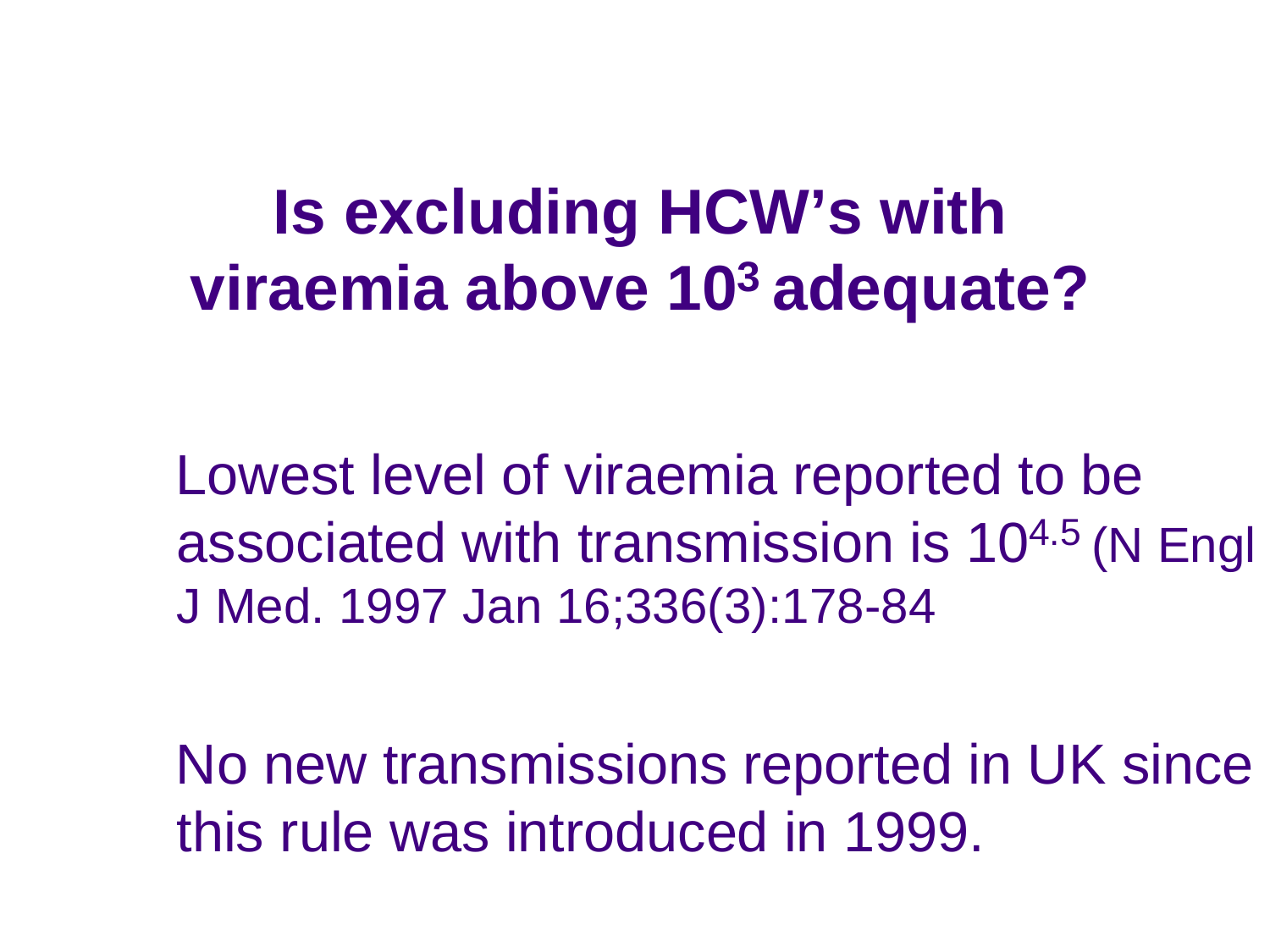## **Incidence of HBV Infection is Declining (LJ.Brant et al 2012).**

 **2002-2008**: 1.3 cases /100,000 population (ie 650 p.a) of which 10% may become chronic.

 Thus 65 CHB arise as a result of HBV infection acquired in UK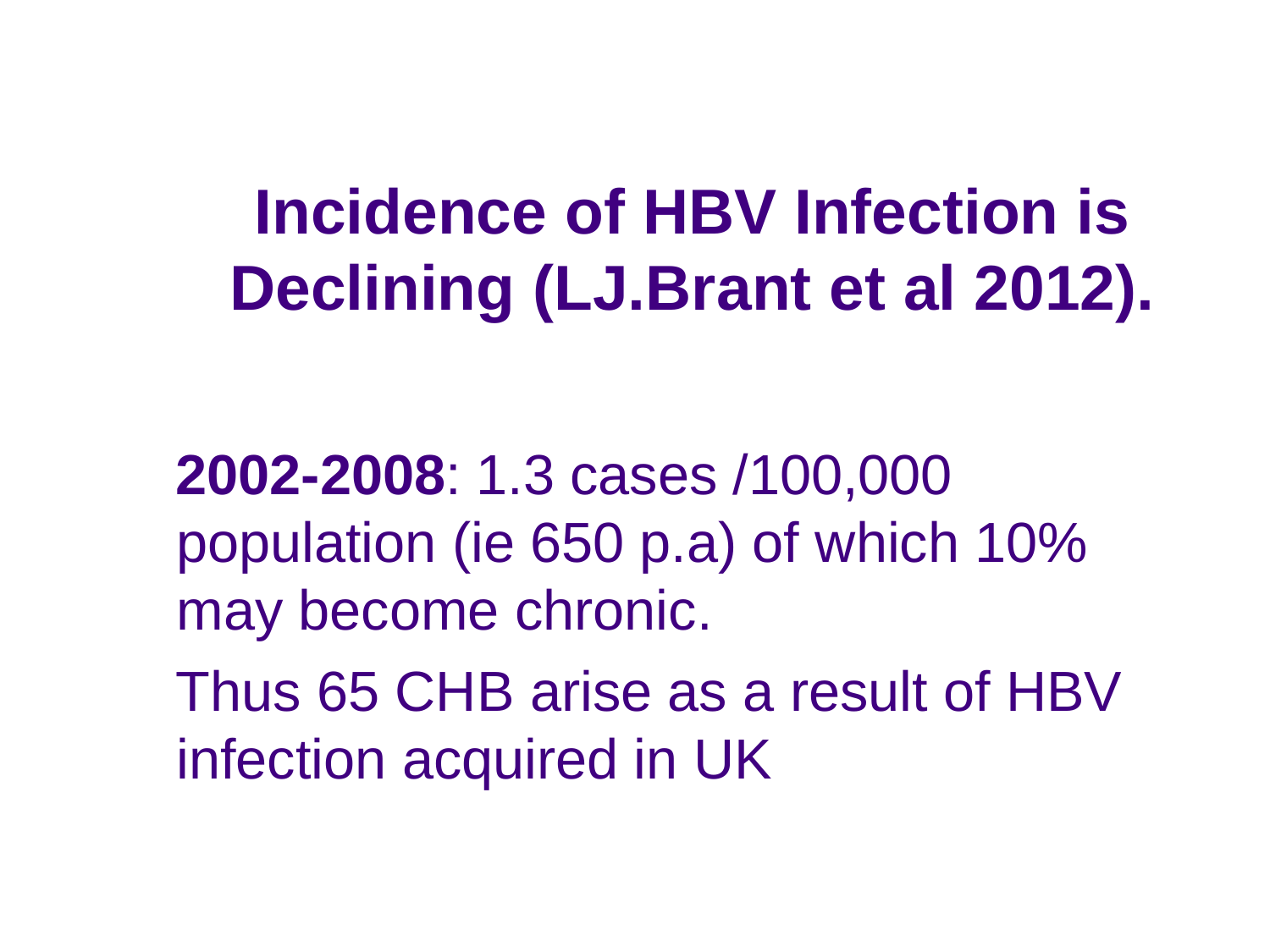# **Control of hepatitis B in General Population.**

### **Should Include:**

- identification and treatment, where indicated, of imported cases of CHB **YES**;
- improvement of existing selective vaccination programs in groups at high risk of hepatitis B, including IV drug users (prisons program), people with multiple sexual partners & spouses of CHB **YES;**
- **introduction of neonatal or childhood vaccination program by integration into existing vaccination schedule????**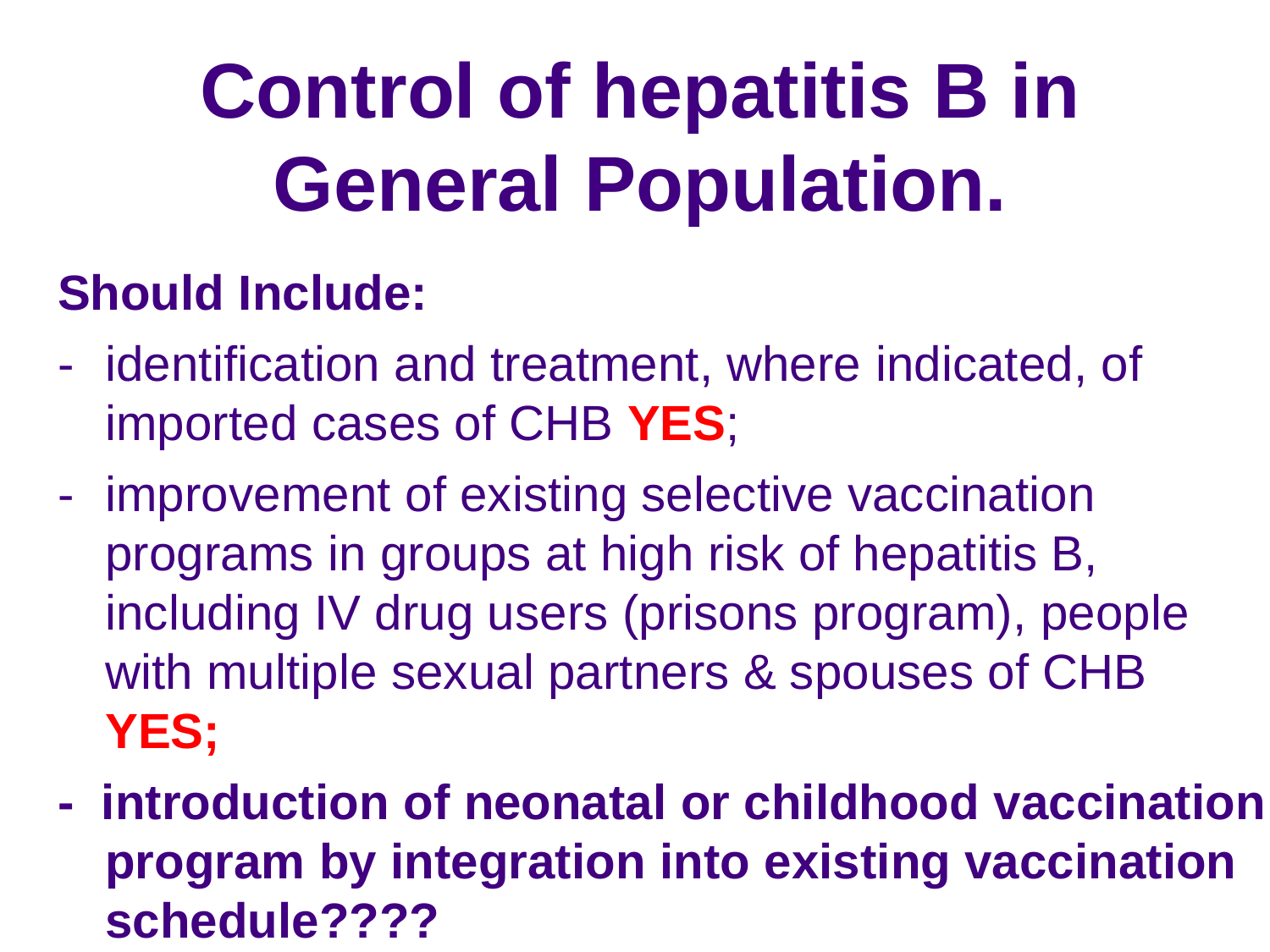**Universal neonatal or adolescent vaccination to prevent acute HBV in UK: not cost effective.**

- Universal infant: £260k per QALY gained; Universal adolescent: £493k per QALY gained.
- **Neither cost effective** but universal neonatal would be if cost of vaccine and delivery < £4.09.

(MR.Siddiqui 2011: Vaccine 29: 466-475)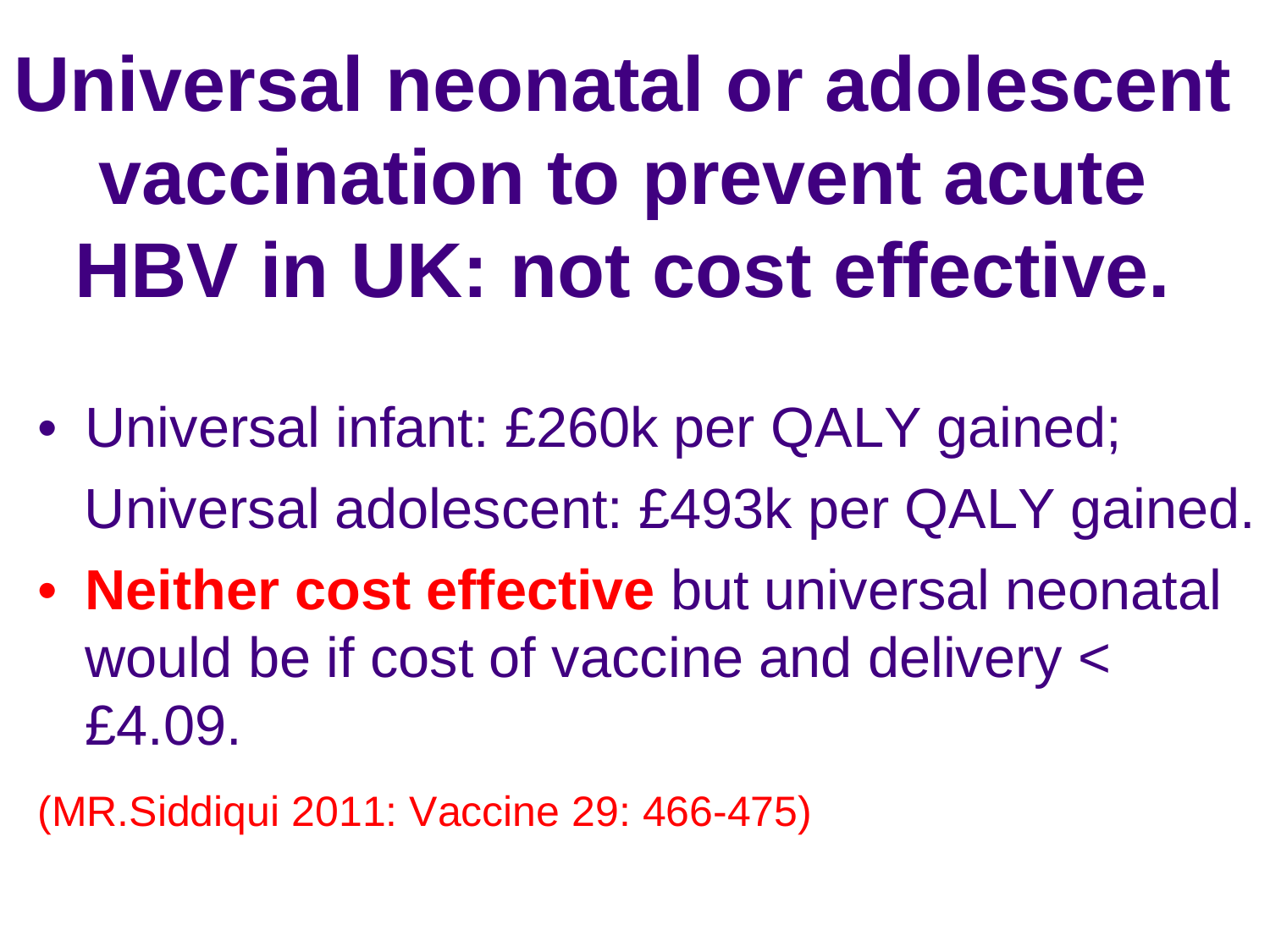# **Control of hepatitis B in General Population.**

Should include:

- identification and treatment, where indicated, of imported cases of CHB (NICE Public Health and Clinical Management Guidelines 2012/13);
- improvement of existing selective vaccination programs in groups at high risk of hepatitis B, Should not include universal vaccination:
- Currently not cost effective